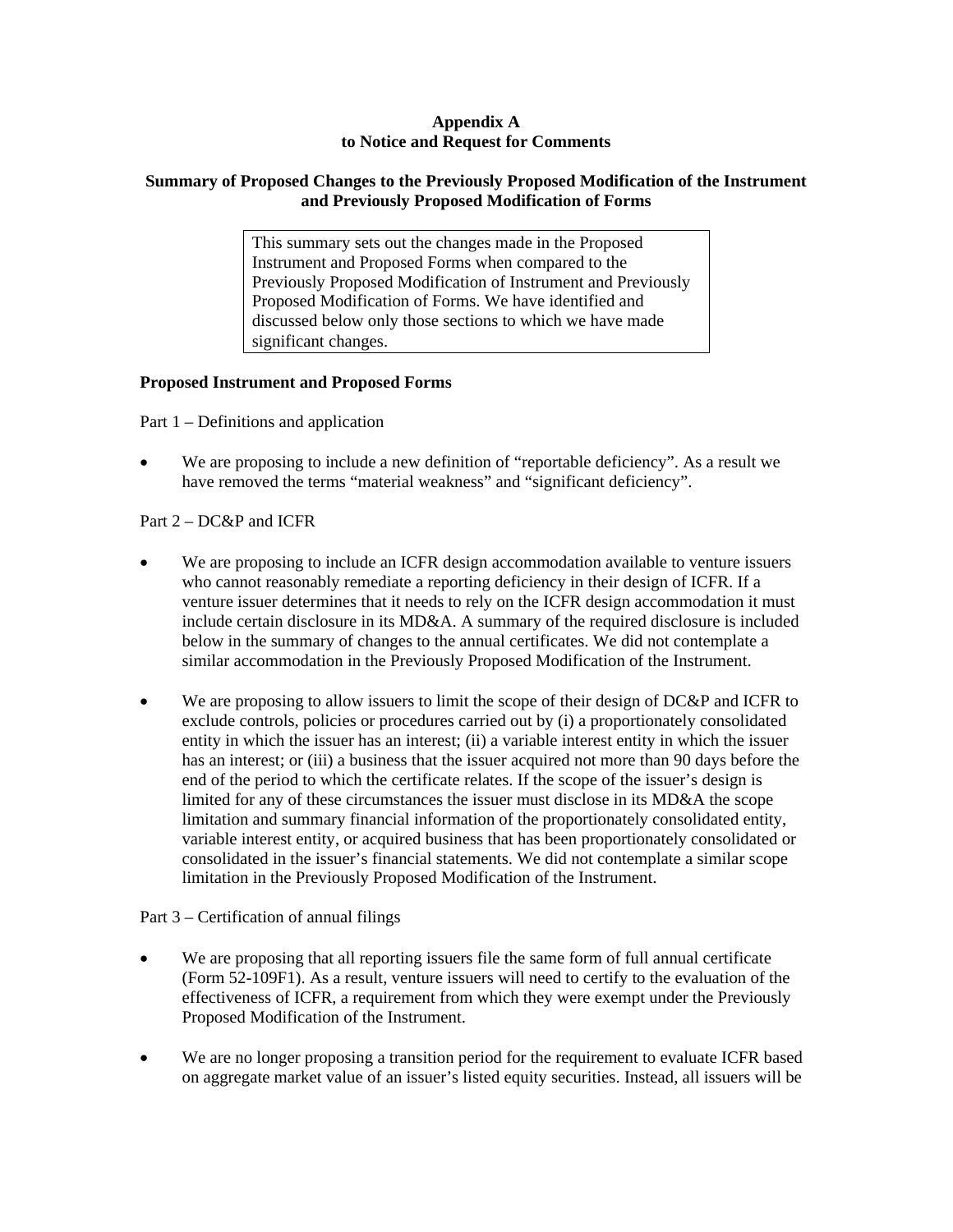required to comply with the full certificate requirements for the first financial year end following the effective date.

• We are proposing that certifying officers be permitted to file an annual certificate in Form 52-109F1 – IPO/RTO if the issuer's annual period (i) following its IPO ends on or before the  $90<sup>th</sup>$  day after it becomes a reporting issuer, or (ii) in certain circumstances, ends on or before the  $90<sup>th</sup>$  day after completion of a reverse takeover involving the issuer. We did not contemplate a similar certificate in the Previously Proposed Modification of the Instrument.

# Part 4 – Certification of Interim Filings

• We are proposing that certifying officers be permitted to file an interim certificate in Form 52-109F2 – IPO/RTO if the issuer's interim period (i) following its IPO ends on or before the  $90<sup>th</sup>$  day after it becomes a reporting issuer, or (ii) in certain circumstances, ends on or before the  $90<sup>th</sup>$  day after completion of a reverse takeover involving the issuer. We did not contemplate a similar certificate in the Previously Proposed Modification of the Instrument.

# Annual Certificates

- We are proposing to expand Form 52-109F1 to include the following additional certifications:
	- o The certifying officers have evaluated, or caused to be evaluated under their supervision, the effectiveness of the issuer's ICFR as of the financial year end and the issuer has disclosed in its annual MD&A:
		- the certifying officers conclusions about the effectiveness of ICFR at the financial year end based on such evaluation;
		- a description of the process they used to evaluate the effectiveness of ICFR;
		- a description of any reportable deficiency relating to operation of ICFR existing at the financial year end; and
		- the issuer's plans, if any, to remediate any such reportable deficiency relating to operation of ICFR.
	- o The issuer has disclosed in its annual MD&A a statement identifying the control framework the certifying officers used to design the issuer's ICFR or a statement that they did not use a framework, as applicable.
	- o If applicable, the issuer has disclosed the following in its annual MD&A, for any reportable deficiency relating to design of ICFR that existed at the financial year end:
		- **a** description of the reportable deficiency;
		- a description of the remediation plan to address the reportable deficiency; and
		- the completion date or expected completion date of the remediation plan.